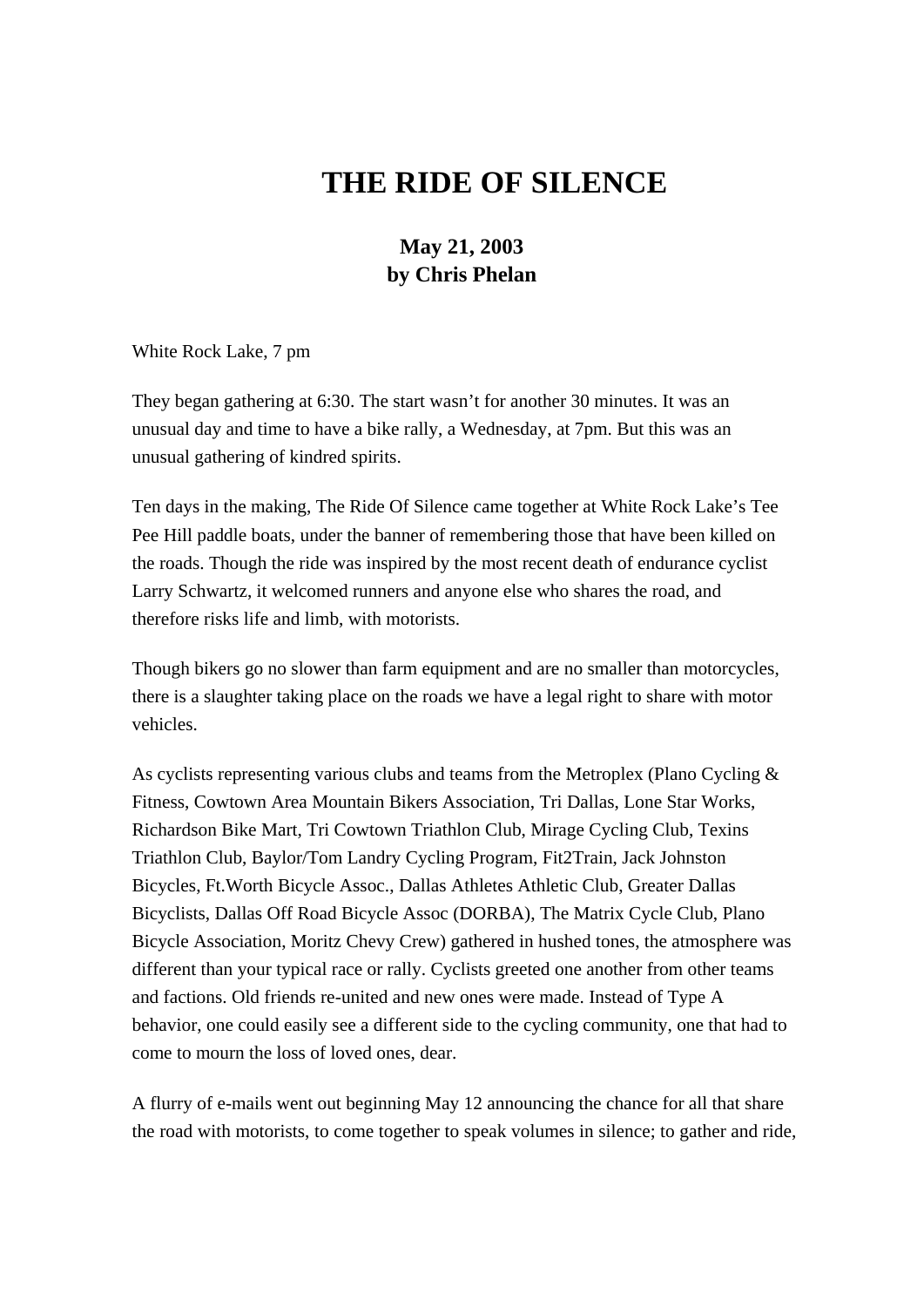instead of with speed, and noise, to ride with restraint and silence. There would be no registration, no fee, no sponsors. There would be, simple, a ride in silence.

This was unprecedented, and some questioned its value, purpose, and validity. And weather it could happen.

It had rained most of the day. Some e-mails and phone calls were fielded about the ride still taking place. Yes, it would, went out the message.

An estimated 1,000 cyclists and some runners came together under cloud skies, comfortably cool temperatures, and dry streets. Channel 33 was on hand to film the event and do a story. The Texas Racing Post, and The Phast Times News were also on hand, along with Judith Jolly to represent her fiancé who inspired the ride.

A few words were spoken of why they had gathered and strict instructions to ride no faster than 12 MPH. The front of the pack was asked to block, and hold the rest of the pack back. A volunteer Police escort with Officer Pat Cheshier, lead the cyclist, after they were allowed to "proceed when it is safe do so."

And then it started. Mountain bikes, tri-bikes, roadies, tandems, and recumbents. An older man riding a traditional bike with red high tops. In a deafening silence, all began rolling clockwise around the 10 mile loop, with most wearing black arm band to memorialize those that have fallen, and red arm bands for those that have either been injured or harassed by a motorist.

The air became thick with emotion, as once steely competitors remembered those that have died doing something they loved, or remembered how close they had come to death on a past ride. One man was crying; several were moist with sadness. The rest wore sunglasses. In silence, they rode as one, remembering those that have gone before, themselves, and each other.

Going around the first bay on the west side allowed the opportunity to turn back and look at the stretch of bicycles, all riding deliberately slow. People on the sides on the road, stopped. You could see them whisper to each other. They knew something significant was happening, but weren't sure what. They were used to seeing large packs of 20 or so cyclists hammering along this popular lake, yelling out commands, with abandon and disregard for any spectators on the roadside. But this was different. These cyclists said nothing. There was a complete and enormously powerful silence that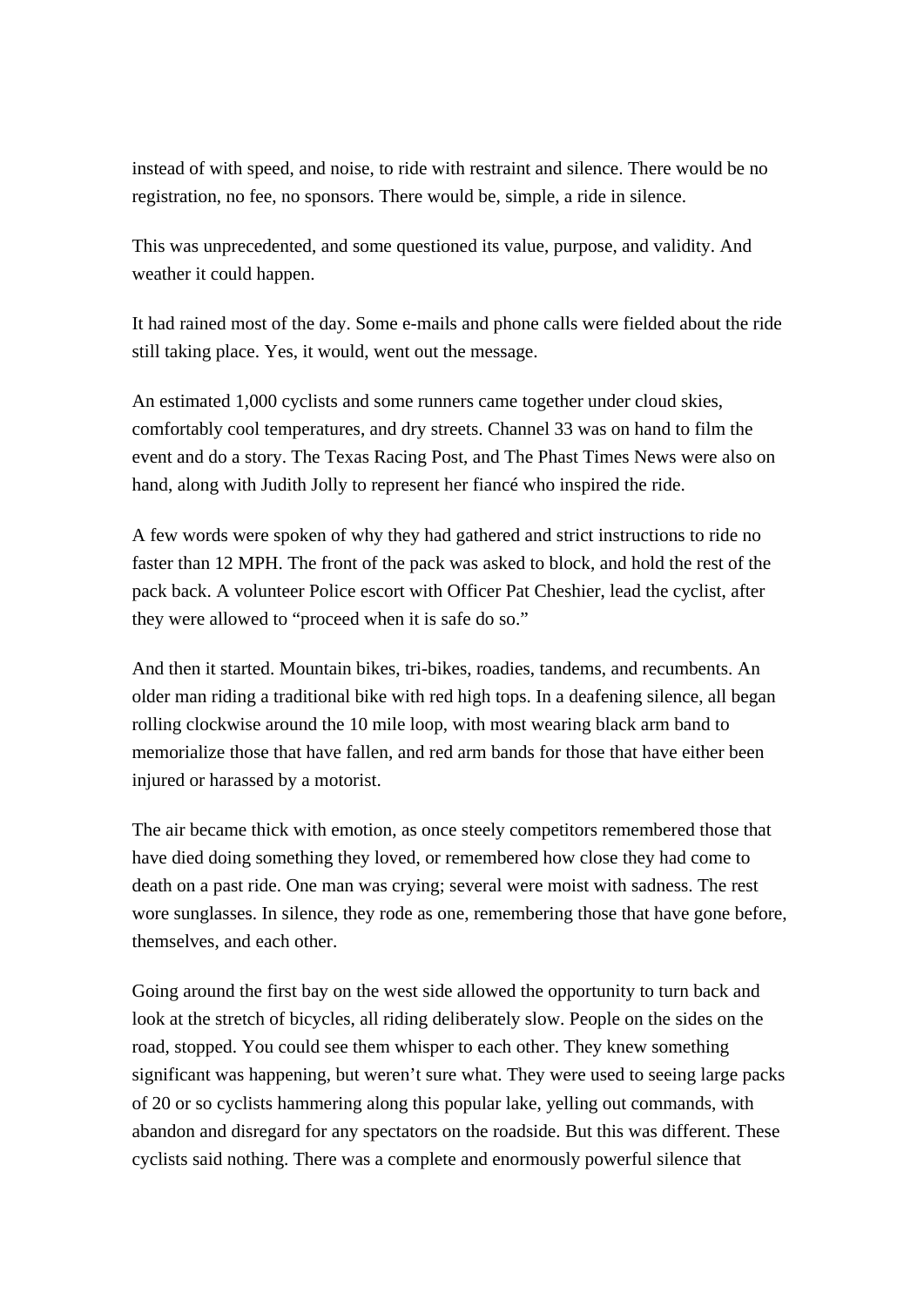gripped hearts and emotion. There speed of such restraint, it immediately told any bystander that something was being said, that a statement was being made.

By the time the riders made it to Mockingbird Land to cross the bridge over White Rock Lake, it was obvious the event was working. Cyclists were seen hugging, shaking or holding hands, or giving a nod that meant solidarity as they rode in the quiet.

Though there was no brochure, poster, or clothing associated with The Ride Of Silence, the impact that was made was crater sized, in the otherwise materialistic world of Dallas' TV remotes, cosmetic surgery, SUV's and personalized licensed plates.

Once on Mockingbird bridge where cyclist and motorist merge, even the motorist seemed to "get it" for the moment, that something different was happening. It was the tail end of rush hour, and yet the cars and traffic were slowing for riders.

At Winfrey Point, one could look back north to the back of the pack coming out of Sunset Bay, then look south along the Arboretum to the spillway on Garland Road, and see a continuous line of bikes that stretched to almost a mile, longer than the peloton in the Tour d'France.

We had strength in numbers. We were unified over the one thing that brings us all together: death. Our own or someone we are close to. As Mike Keel pointed out, everyone out there is someone's daughter, son, father, mother, or grandparent.

There is the realization we all just one ride away from death despite our safety record. This is, after all, the one sport where one must be concerned about being killed before they can enjoy, learn or excel. A poignant point. Just as Larry Schwartz was obsessively safety conscious, so is the school bus driver who has just left off his cargo for the morning. And yet, these two collide and one dies as a result.

The camaraderie among the cyclists this hour, went beyond being seen and demonstrated. It was so palatable, it was felt by those who stood on the side, as well as the occasional rider who pulled to the side to take pictures, wait for someone they wanted to share this special moment with, or just take in the significance of the event.

 The list of groups endorsing the ride was enormous at 41. Groups as diverse as Dallas Aquatics Masters, the Corpus Christi South Texas Runners, Bikers, and Swimmers, Thurston Racing, The Cross Country Club of Dallas, USA Triathlon – South Mid West,